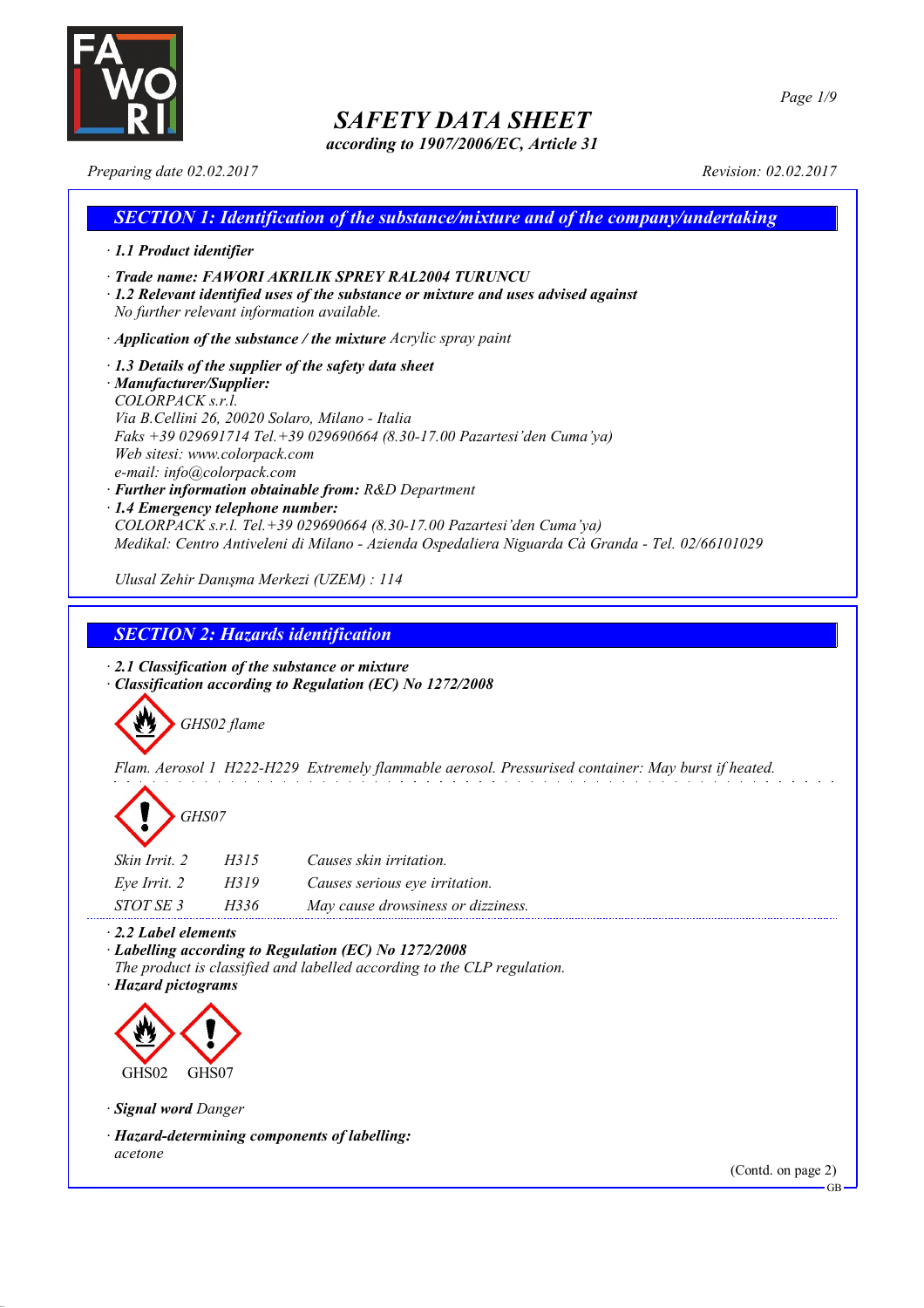*according to 1907/2006/EC, Article 31*

*Preparing date 02.02.2017 Revision: 02.02.2017*

### *Trade name: FAWORI AKRILIK SPREY RAL2004 TURUNCU*

(Contd. of page 1)

| · Hazard statements                                                                                                   |
|-----------------------------------------------------------------------------------------------------------------------|
| H222-H229 Extremely flammable aerosol. Pressurised container: May burst if heated.                                    |
| Causes skin irritation.<br>H315                                                                                       |
| H319<br>Causes serious eye irritation.                                                                                |
| May cause drowsiness or dizziness.<br>H336                                                                            |
| · Precautionary statements                                                                                            |
| If medical advice is needed, have product container or label at hand.<br><i>P101</i>                                  |
| Keep out of reach of children.<br><i>P102</i>                                                                         |
| Read label before use.<br><i>P103</i>                                                                                 |
| <i>P210</i><br>Keep away from heat/sparks/open flames/hot surfaces. - No smoking.                                     |
| Pressurized container: Do not pierce or burn, even after use.<br><i>P251</i>                                          |
| P305+P351+P338 IF IN EYES: Rinse cautiously with water for several minutes. Remove contact lenses, if                 |
| present and easy to do. Continue rinsing.                                                                             |
| Store locked up.<br><i>P405</i>                                                                                       |
| $P410 + P412$<br>Protect from sunlight. Do not expose to temperatures exceeding $50 \degree C/122 \degree F$ .        |
| Dispose of contents/container in accordance with local/regional/national/international<br><i>P501</i><br>regulations. |
| . Additional information:                                                                                             |

*· Additional information:*

Pressurized container: protect from sunlight and do not expose to temperatures exceeding 50°C. Do not pierce or *burn, even after use.*

Do not spray on a naked flame or any incandescent material. Keep away from sources of ignition - No smoking. *· 2.3 Other hazards*

- *· Results of PBT and vPvB assessment*
- *· PBT: Not applicable.*
- *· vPvB: Not applicable.*

## *SECTION 3: Composition/information on ingredients*

- *· 3.2 Chemical characterisation: Mixtures*
- *· Description:*

| Dangerous components: |                                                                                                                                                                                           |              |
|-----------------------|-------------------------------------------------------------------------------------------------------------------------------------------------------------------------------------------|--------------|
|                       | cosolvent                                                                                                                                                                                 | $< 2.5\%$    |
|                       | Acute Tox. 4, H302; Acute Tox. 4, H312; Acute Tox. 4, H332; Skin Irrit. 2,<br>H315; Eye Irrit. 2, H319                                                                                    |              |
| $CAS. 67-64-1$        | acetone                                                                                                                                                                                   | $25 - 50\%$  |
|                       | EINECS: 200-662-2 $\otimes$ Flam. Lig. 2, H225; $\otimes$ Eye Irrit. 2, H319; STOT SE 3, H336                                                                                             |              |
| $CAS. 68476-40-4$     | Hydrocarbons, C3-4                                                                                                                                                                        | $25 - 50\%$  |
| EINECS: 270-681-9     | Elam. Gas 1, H220; Press. Gas C, H280                                                                                                                                                     |              |
| $CAS: 1330-20-7$      | <i>Xylol, Isomerengemisch (wenn Flammpunkt</i> <21 $^{\circ}$ C)                                                                                                                          | $10 - 25%$   |
|                       | Flam. Liq. 2, H225; $\Diamond$ Acute Tox. 4, H312; Acute Tox. 4, H332; Skin Irrit.<br>2. H315                                                                                             |              |
| CAS: 123-86-4         | n-butyl acetate                                                                                                                                                                           | $2.5 - 10\%$ |
|                       | EINECS: 204-658-1 & Flam. Liq. 3, H226; STOT SE 3, H336                                                                                                                                   |              |
| $CAS: 110-82-7$       | cyclohexane                                                                                                                                                                               | $< 2.5\%$    |
|                       | EINECS: 203-806-2 $\otimes$ Flam. Liq. 2, H225; $\otimes$ Asp. Tox. 1, H304; $\otimes$ Aquatic Acute 1, H400;<br>Aquatic Chronic 1, H410; $\Diamond$ Skin Irrit. 2, H315; STOT SE 3, H336 |              |
|                       | · Additional information: For the wording of the listed risk phrases refer to section 16.                                                                                                 | GB           |

(Contd. on page 3)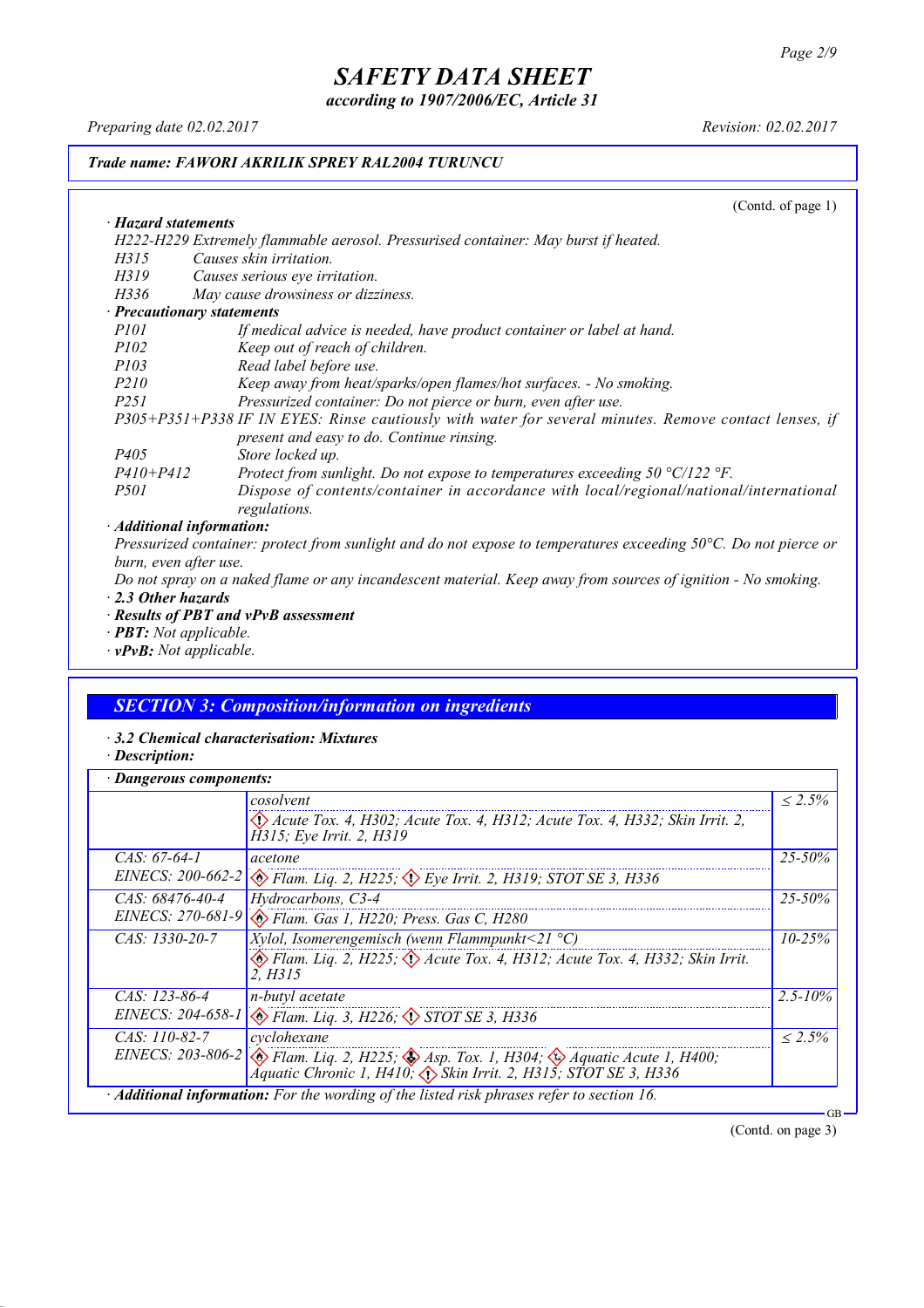*according to 1907/2006/EC, Article 31*

*Preparing date 02.02.2017 Revision: 02.02.2017*

#### *Trade name: FAWORI AKRILIK SPREY RAL2004 TURUNCU*

(Contd. of page 2)

#### *SECTION 4: First aid measures*

*· 4.1 Description of first aid measures*

*· General information:*

Symptoms of poisoning may even occur after several hours; therefore medical observation for at least 48 hours *after the accident.*

*· After inhalation:*

*Supply fresh air. If required, provide artificial respiration. Keep patient warm. Consult doctor if symptoms persist.*

*In case of unconsciousness place patient stably in side position for transportation.*

- *· After skin contact: Immediately rinse with water.*
- *· After eye contact:*

*Rinse opened eye for several minutes under running water. If symptoms persist, consult a doctor.*

*· After swallowing: If symptoms persist consult doctor.*

*· 4.2 Most important symptoms and effects, both acute and delayed No further relevant information available.*

*· 4.3 Indication of any immediate medical attention and special treatment needed*

*No further relevant information available.*

### *SECTION 5: Firefighting measures*

- *· 5.1 Extinguishing media*
- *· Suitable extinguishing agents: CO2, sand, extinguishing powder. Do not use water.*
- *· For safety reasons unsuitable extinguishing agents: Water with full jet*
- *· 5.2 Special hazards arising from the substance or mixture No further relevant information available.*
- *· 5.3 Advice for firefighters*
- *· Protective equipment: Mouth respiratory protective device.*

### *SECTION 6: Accidental release measures*

*· 6.1 Personal precautions, protective equipment and emergency procedures Wear protective equipment. Keep unprotected persons away.*

*· 6.2 Environmental precautions: Do not allow to enter sewers/ surface or ground water.*

*· 6.3 Methods and material for containment and cleaning up:*

*Dispose contaminated material as waste according to item 13. Ensure adequate ventilation.*

*Do not flush with water or aqueous cleansing agents*

- *· 6.4 Reference to other sections*
- *See Section 7 for information on safe handling.*

*See Section 8 for information on personal protection equipment.*

*See Section 13 for disposal information.*

#### *SECTION 7: Handling and storage*

*· 7.1 Precautions for safe handling*

*Ensure good ventilation/exhaustion at the workplace.*

*Open and handle receptacle with care.*

*· Information about fire - and explosion protection: Keep ignition sources away - Do not smoke.*

*Protect against electrostatic charges.*

(Contd. on page 4)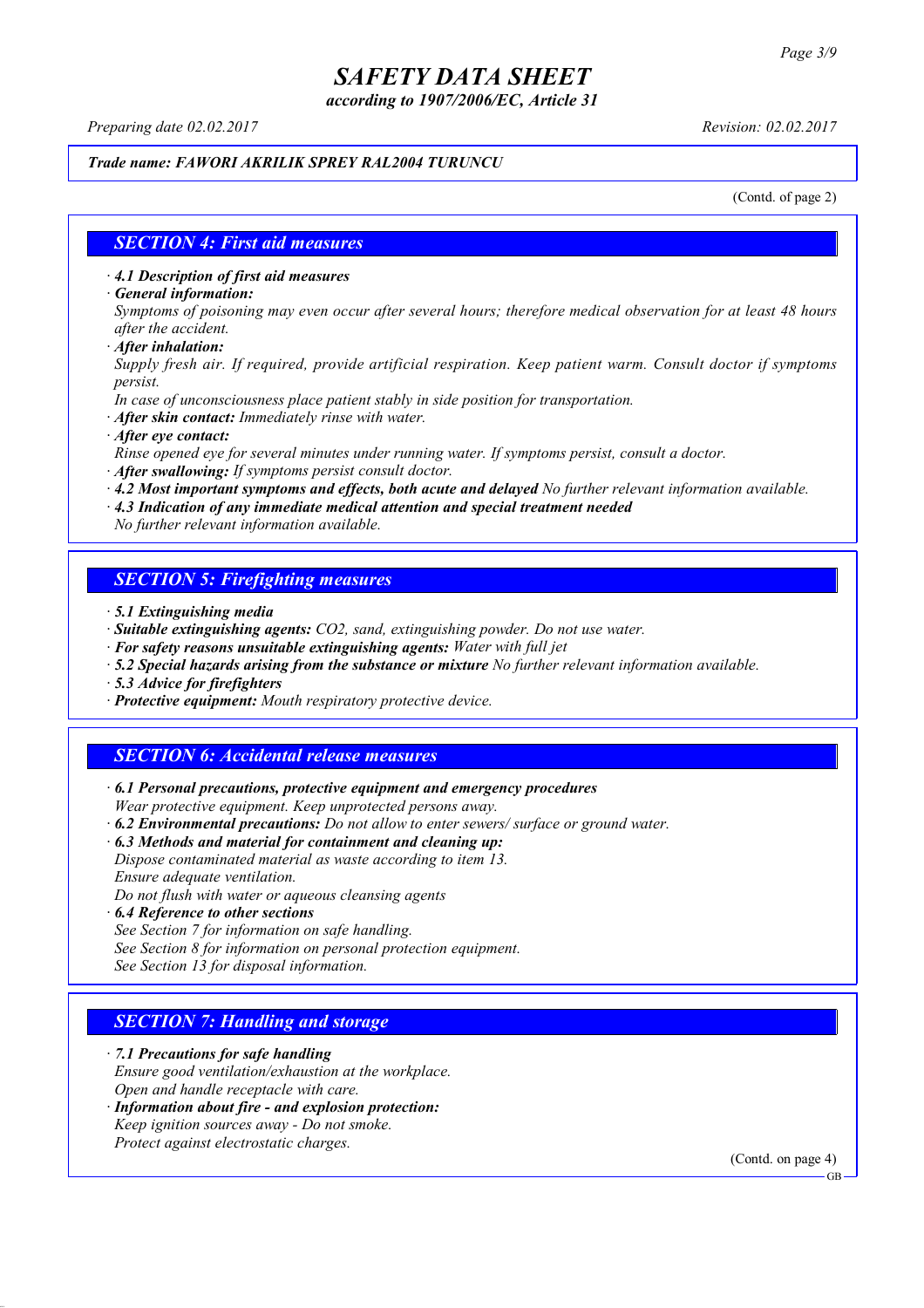*according to 1907/2006/EC, Article 31*

*Preparing date 02.02.2017 Revision: 02.02.2017*

### *Trade name: FAWORI AKRILIK SPREY RAL2004 TURUNCU*

(Contd. of page 3) *Pressurised container: protect from sunlight and do not expose to temperatures exceeding 50 °C, i.e. electric lights. Do not pierce or burn, even after use. Do not spray onto a naked flame or any incandescent material.*

- *· 7.2 Conditions for safe storage, including any incompatibilities · Storage:*
- *· Requirements to be met by storerooms and receptacles: Store in a cool location. Observe official regulations on storing packagings with pressurised containers.*
- *· Information about storage in one common storage facility: Not required. · Further information about storage conditions: Keep container tightly sealed. Do not seal receptacle gas tight. Store in cool, dry conditions in well sealed receptacles. Protect from heat and direct sunlight.*

*· 7.3 Specific end use(s) No further relevant information available.*

## *SECTION 8: Exposure controls/personal protection*

*· Additional information about design of technical facilities: No further data; see item 7.*

|                          | 8.1 Control parameters                                                                                                 |  |
|--------------------------|------------------------------------------------------------------------------------------------------------------------|--|
|                          | · Ingredients with limit values that require monitoring at the workplace:                                              |  |
| $67-64-1$ acetone        |                                                                                                                        |  |
|                          | WEL Short-term value: $3620$ mg/m <sup>3</sup> , 1500 ppm<br>Long-term value: 1210 mg/m <sup>3</sup> , 500 ppm         |  |
|                          | 1330-20-7 Xylol, Isomerengemisch (wenn Flammpunkt<21 $^{\circ}$ C)                                                     |  |
|                          | WEL Short-term value: 441 mg/m <sup>3</sup> , 100 ppm<br>Long-term value: $220$ mg/m <sup>3</sup> , 50 ppm<br>Sk, BMGV |  |
|                          | 123-86-4 n-butyl acetate                                                                                               |  |
|                          | WEL Short-term value: 966 mg/m <sup>3</sup> , 200 ppm<br>Long-term value: $724$ mg/m <sup>3</sup> , 150 ppm            |  |
|                          | 111-76-2 2-Butoxyethanol                                                                                               |  |
|                          | WEL Short-term value: 246 mg/m <sup>3</sup> , 50 ppm<br>Long-term value: $123$ mg/m <sup>3</sup> , 25 ppm<br>Sk, BMGV  |  |
|                          | · Ingredients with biological limit values:                                                                            |  |
|                          | 1330-20-7 Xylol, Isomerengemisch (wenn Flammpunkt<21 $^{\circ}$ C)                                                     |  |
|                          | $BMGV$ 650 mmol/mol creatinine<br>Medium: urine<br>Sampling time: post shift<br>Parameter: methyl hippuric acid        |  |
| 111-76-2 2-Butoxyethanol |                                                                                                                        |  |
|                          | $BMGV$ 240 mmol/mol creatinine<br>Medium: urine<br>Sampling time: post shift<br>Parameter: butoxyacetic acid           |  |
|                          | · Additional information: The lists valid during the making were used as basis.                                        |  |

(Contd. on page 5)

GB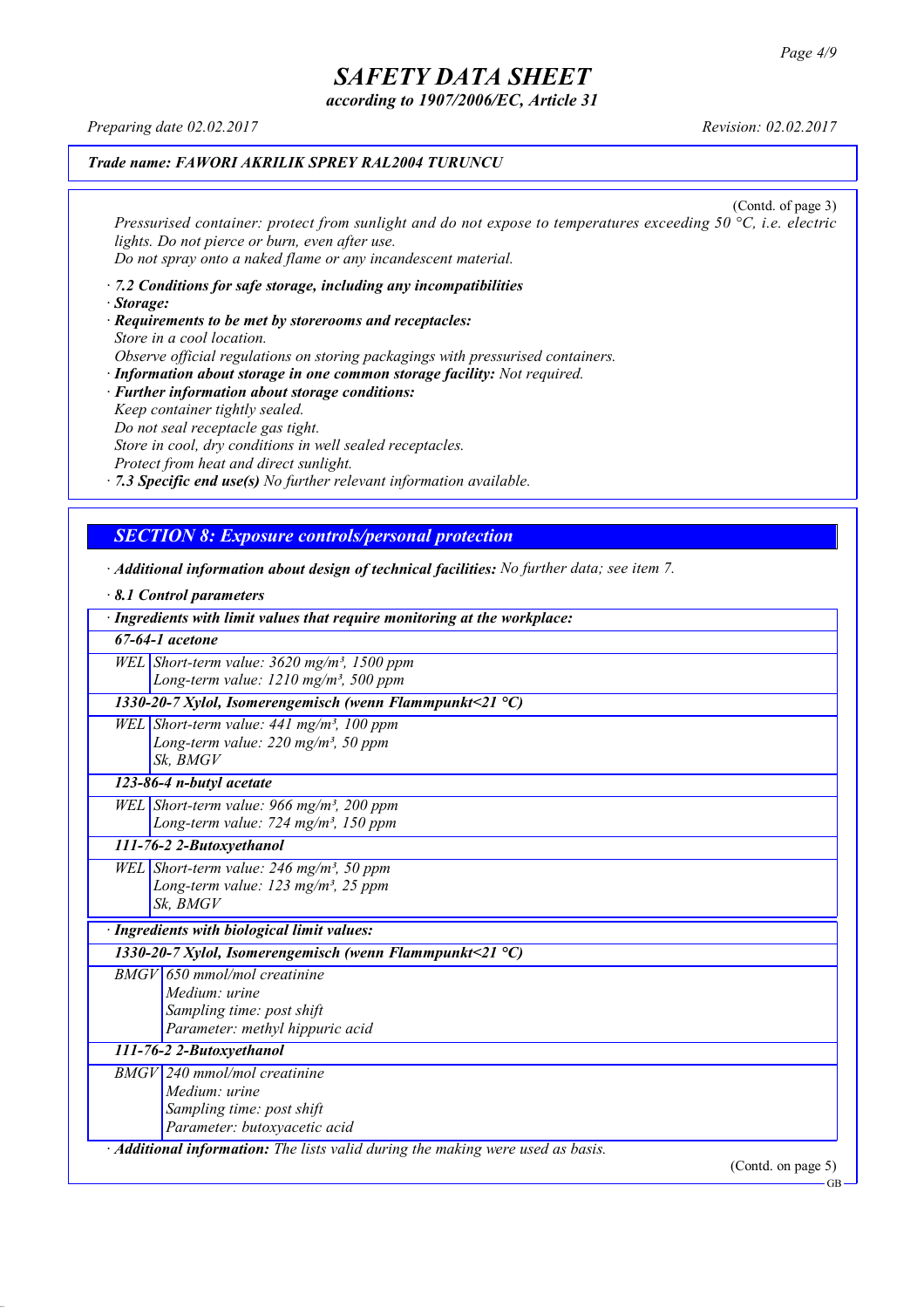*according to 1907/2006/EC, Article 31*

*Preparing date 02.02.2017 Revision: 02.02.2017*

#### *Trade name: FAWORI AKRILIK SPREY RAL2004 TURUNCU*

(Contd. of page 4)

*· 8.2 Exposure controls*

- *· Personal protective equipment:*
- *· General protective and hygienic measures:*

*Keep away from foodstuffs, beverages and feed. Immediately remove all soiled and contaminated clothing Wash hands before breaks and at the end of work. Avoid contact with the eyes.*

*Avoid contact with the eyes and skin.*

#### *· Respiratory protection:*

In case of brief exposure or low pollution use respiratory filter device. In case of intensive or longer exposure use *self-contained respiratory protective device.*

*· Protection of hands:*



*Protective gloves*

*The glove material has to be impermeable and resistant to the product/ the substance/ the preparation.* Due to missing tests no recommendation to the glove material can be given for the product/ the preparation/ the *chemical mixture.*

Selection of the glove material on consideration of the penetration times, rates of diffusion and the degradation *· Material of gloves*

The selection of the suitable gloves does not only depend on the material, but also on further marks of quality and *varies from manufacturer to manufacturer. As the product is a preparation of several substances, the resistance* of the glove material can not be calculated in advance and has therefore to be checked prior to the application.

*· Penetration time of glove material*

The exact break trough time has to be found out by the manufacturer of the protective gloves and has to be *observed.*

*· Eye protection:*



*Tightly sealed goggles*

| $\cdot$ 9.1 Information on basic physical and chemical properties<br><b>General Information</b><br>$\cdot$ Appearance: |                                    |  |
|------------------------------------------------------------------------------------------------------------------------|------------------------------------|--|
| Form:                                                                                                                  | Aerosol                            |  |
| Colour:                                                                                                                | According to product specification |  |
| $\cdot$ Odour:                                                                                                         | Characteristic                     |  |
| $\cdot$ Change in condition<br><b>Boiling point/Boiling range:</b>                                                     | Not applicable, as aerosol.        |  |
| · Flash point:                                                                                                         | $\leq$ 0 °C                        |  |
| · Ignition temperature:                                                                                                | $>$ 400 °C                         |  |
| · Danger of explosion:                                                                                                 | Not determined.                    |  |
| · Explosion limits:                                                                                                    |                                    |  |
| Lower:                                                                                                                 | 1.8 Vol $\%$                       |  |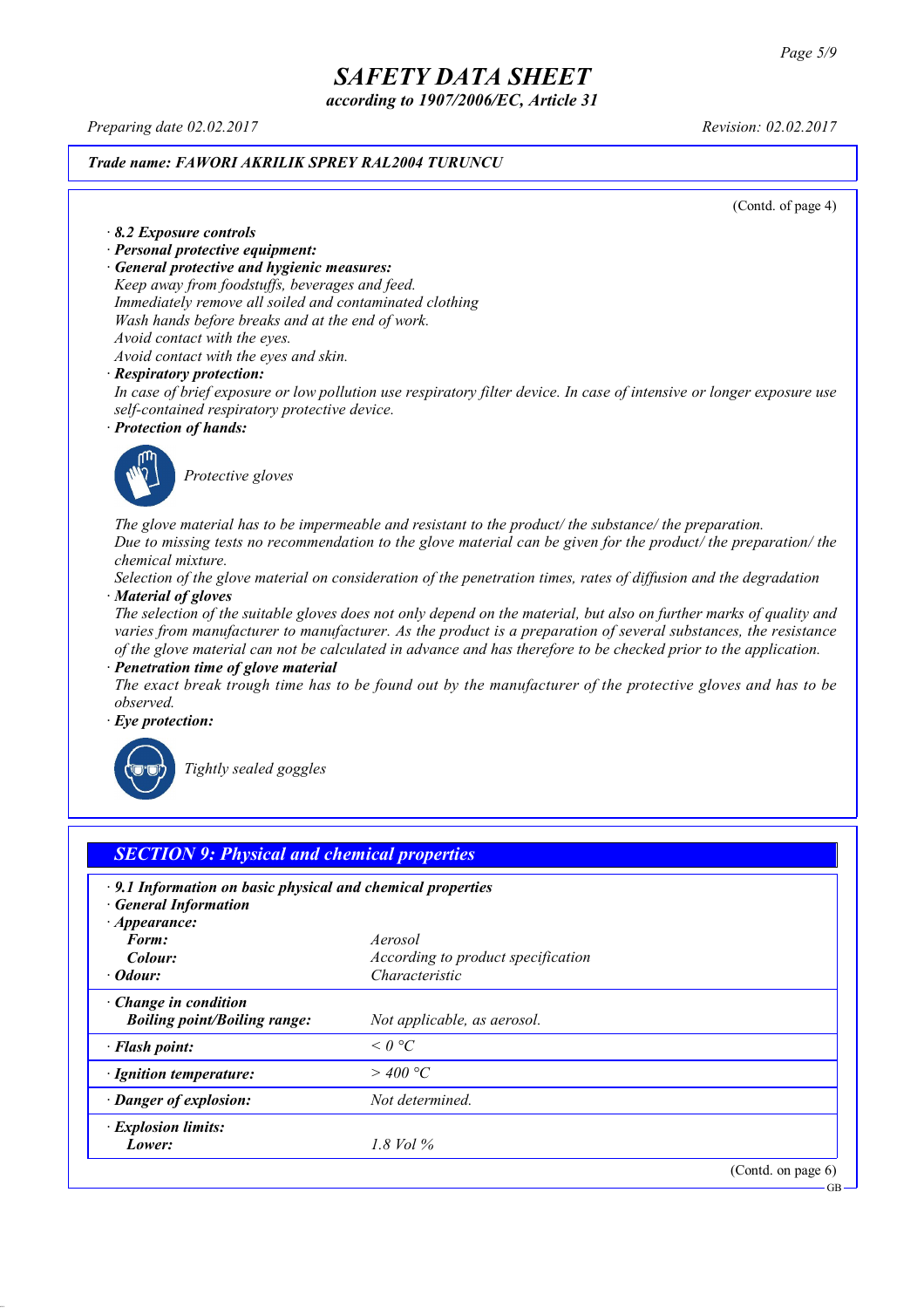*according to 1907/2006/EC, Article 31*

*Preparing date 02.02.2017 Revision: 02.02.2017*

#### *Trade name: FAWORI AKRILIK SPREY RAL2004 TURUNCU*

|                                                                   |                                                             | (Contd. of page 5) |
|-------------------------------------------------------------------|-------------------------------------------------------------|--------------------|
| <b>Upper:</b>                                                     | 9.5 Vol $\%$                                                |                    |
| $\cdot$ Vapour pressure at 20 °C:                                 | $4.5\,bar$                                                  |                    |
| $\cdot$ Density at 20 °C:<br>$\cdot$ Vapour density at 20 °C      | $0.95$ g/cm <sup>3</sup><br>$>l$ g/cm <sup>3</sup> (hava=1) |                    |
| $\cdot$ Solubility in / Miscibility with<br>water:                | Partly miscible.                                            |                    |
| · Partition coefficient (n-octanol/water): Not determined.        |                                                             |                    |
| $\cdot$ <i>Viscosity:</i><br>Kinematic:                           | Not determined.                                             |                    |
| · Solvent content:<br>$VOC$ (EC)<br>$\cdot$ 9.2 Other information | $600$ g/l<br>No further relevant information available.     |                    |

### *SECTION 10: Stability and reactivity*

*· 10.1 Reactivity*

- *· 10.2 Chemical stability*
- *· Thermal decomposition / conditions to be avoided: No decomposition if used according to specifications.*
- *· 10.3 Possibility of hazardous reactions No dangerous reactions known.*
- *· 10.4 Conditions to avoid No further relevant information available.*
- *· 10.5 Incompatible materials: No further relevant information available.*
- *· 10.6 Hazardous decomposition products: No dangerous decomposition products known.*

## *SECTION 11: Toxicological information*

*· 11.1 Information on toxicological effects*

*· Acute toxicity:*

*· LD/LC50 values relevant for classification:*

*110-82-7 cyclohexane*

*Oral LD50 12705 mg/kg (rat)*

- *· Primary irritant effect:*
- *· on the skin: No irritant effect.*
- *· on the eye: Irritating effect.*
- *· Sensitisation: No sensitising effects known.*
- *· Additional toxicological information:*

*The product shows the following dangers according to the calculation method of the General EU Classification Guidelines for Preparations as issued in the latest version:*

*Harmful Irritant*

### *SECTION 12: Ecological information*

*· 12.1 Toxicity*

- *· Aquatic toxicity: No further relevant information available.*
- *· 12.2 Persistence and degradability No further relevant information available.*
- *· 12.3 Bioaccumulative potential No further relevant information available.*

(Contd. on page 7) **GB**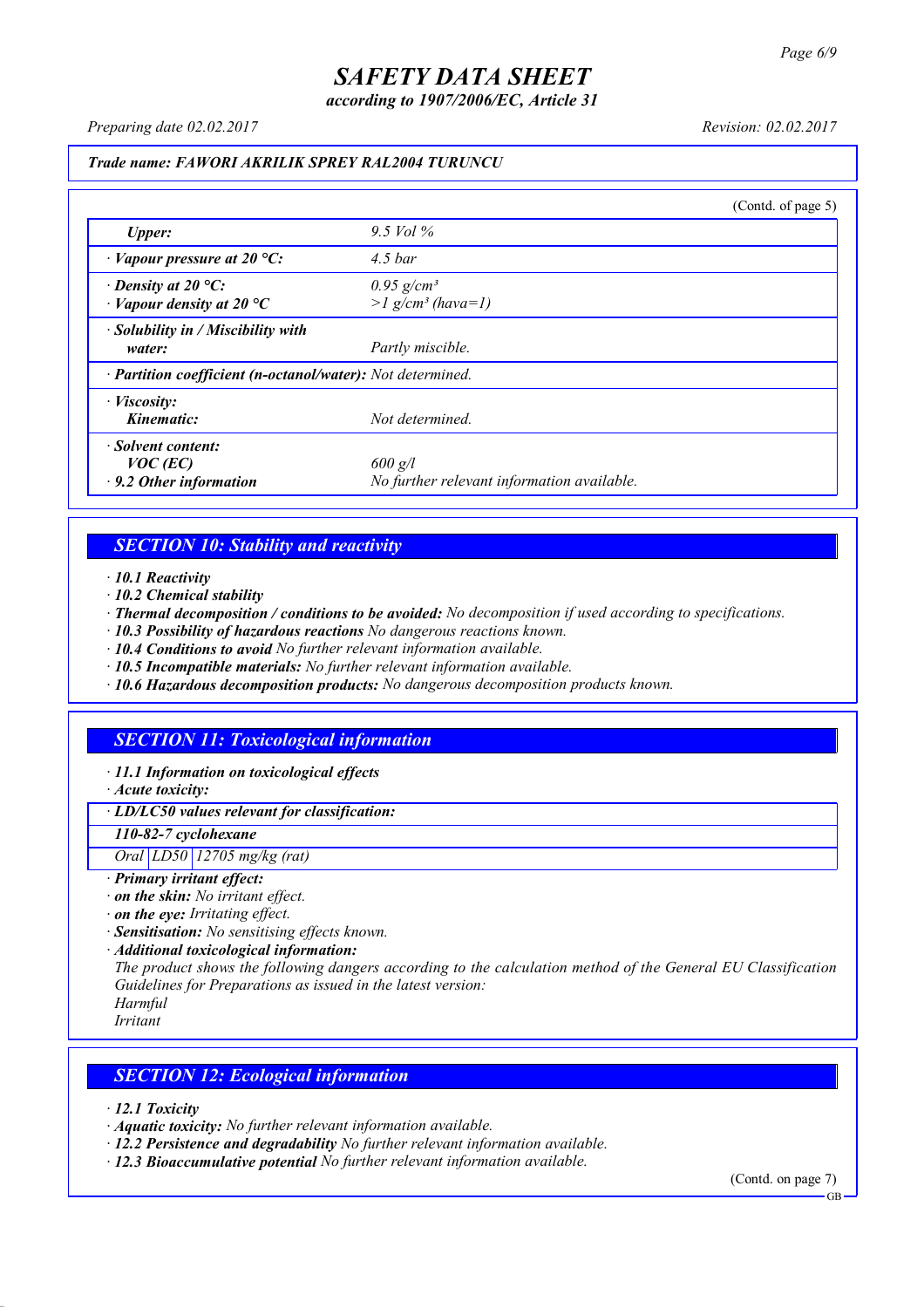*according to 1907/2006/EC, Article 31*

*Preparing date 02.02.2017 Revision: 02.02.2017*

### *Trade name: FAWORI AKRILIK SPREY RAL2004 TURUNCU*

(Contd. of page 6)

*· 12.4 Mobility in soil No further relevant information available.*

*· Additional ecological information:*

*· General notes:*

*Water hazard class 1 (German Regulation) (Self-assessment): slightly hazardous for water*

Do not allow undiluted product or large quantities of it to reach ground water, water course or sewage system.

## *· 12.5 Results of PBT and vPvB assessment*

*· PBT: Not applicable.*

*· vPvB: Not applicable.*

*· 12.6 Other adverse effects No further relevant information available.*

#### *SECTION 13: Disposal considerations*

*· 13.1 Waste treatment methods*

*· Recommendation*

*Must not be disposed together with household garbage. Do not allow product to reach sewage system.*

*· Uncleaned packaging:*

*· Recommendation: Disposal must be made according to official regulations.*

| <b>SECTION 14: Transport information</b>  |                             |                    |
|-------------------------------------------|-----------------------------|--------------------|
| $\cdot$ 14.1 UN-Number                    |                             |                    |
| ADR, IMDG, IATA                           | UN1950                      |                    |
| $\cdot$ 14.2 UN proper shipping name      |                             |                    |
| $·$ <i>ADR</i>                            | 1950 AEROSOLS               |                    |
| $\cdot$ IMDG                              | <b>AEROSOLS</b>             |                    |
| $\cdot$ IATA                              | AEROSOLS, flammable         |                    |
| · 14.3 Transport hazard class(es)         |                             |                    |
| $\cdot$ ADR                               |                             |                    |
|                                           |                             |                    |
| · Class                                   | 5F Gases.<br>$\overline{2}$ |                    |
| $\cdot$ Label                             | 2 <sub>1</sub>              |                    |
| $\cdot$ IMDG, IATA                        |                             |                    |
|                                           |                             |                    |
| $\cdot$ Class                             | 2.1                         |                    |
| $\cdot$ Label                             | 2.1                         |                    |
| · 14.4 Packing group                      |                             |                    |
| ADR, IMDG, IATA                           | Void                        |                    |
| $\cdot$ 14.5 Environmental hazards:       |                             |                    |
| · Marine pollutant:                       | N <sub>o</sub>              |                    |
| $\cdot$ 14.6 Special precautions for user | Warning: Gases.             |                    |
|                                           |                             | (Contd. on page 8) |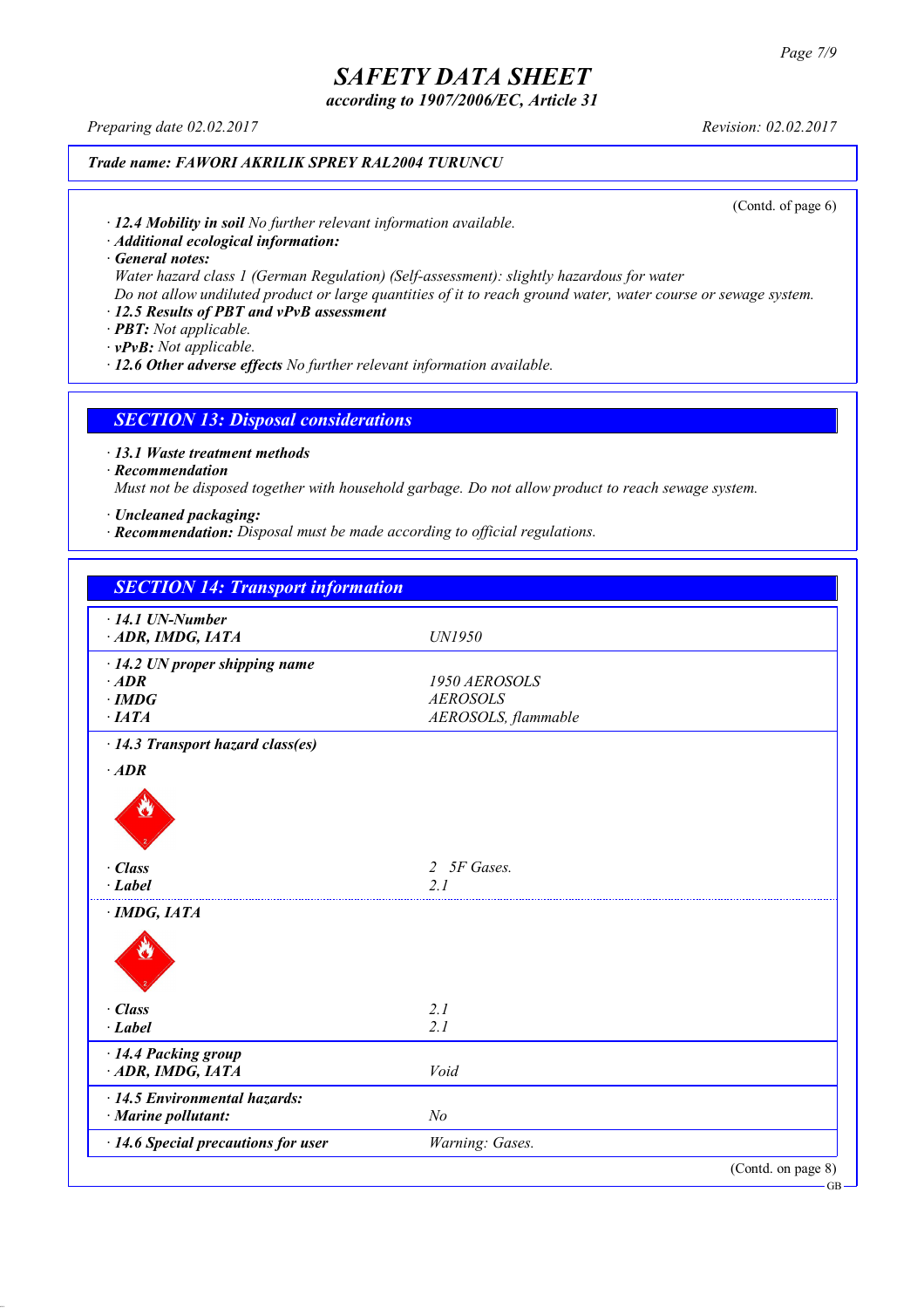*according to 1907/2006/EC, Article 31*

*Preparing date 02.02.2017 Revision: 02.02.2017*

#### *Trade name: FAWORI AKRILIK SPREY RAL2004 TURUNCU*

|                                                                                                                                   |                                                          | (Contd. of page $7$ ) |
|-----------------------------------------------------------------------------------------------------------------------------------|----------------------------------------------------------|-----------------------|
| · Danger code (Kemler):<br><b>EMS</b> Number:                                                                                     | $F-D$ , $S-U$                                            |                       |
| $\cdot$ 14.7 Transport in bulk according to Annex II of<br><b>MARPOL73/78 and the IBC Code</b>                                    | Not applicable.                                          |                       |
| $\cdot$ Transport/Additional information:                                                                                         |                                                          |                       |
| $\cdot$ ADR<br>Limited quantities $(LO)$<br>$\cdot$ Excepted quantities (EQ)<br>· Transport category<br>· Tunnel restriction code | II.<br>Code: E0<br>Not permitted as Excepted Quantity    |                       |
| $\cdot$ IMDG<br>Limited quantities $(LO)$<br>$\cdot$ Excepted quantities (EQ)                                                     | II.<br>$Code$ $E0$<br>Not permitted as Excepted Quantity |                       |
| · UN "Model Regulation":                                                                                                          | UN1950, AEROSOLS, 2.1                                    |                       |

## *SECTION 15: Regulatory information*

*· 15.1 Safety, health and environmental regulations/legislation specific for the substance or mixture*

*· National regulations:*

*Class Share in %*

*NK 55.5*

*· 15.2 Chemical safety assessment: A Chemical Safety Assessment has not been carried out.*

#### *SECTION 16: Other information*

This information is based on our present knowledge. However, this shall not constitute a guarantee for any *specific product features and shall not establish a legally valid contractual relationship.*

#### *· Relevant phrases*

*H220 Extremely flammable gas. H225 Highly flammable liquid and vapour. H226 Flammable liquid and vapour. H280 Contains gas under pressure; may explode if heated. H302 Harmful if swallowed. H304 May be fatal if swallowed and enters airways. H312 Harmful in contact with skin. H315 Causes skin irritation. H319 Causes serious eye irritation. H332 Harmful if inhaled. H336 May cause drowsiness or dizziness. H400 Very toxic to aquatic life. H410 Very toxic to aquatic life with long lasting effects. · Contact: Murat Küçükkul / TSE - Safety Data Sheet preparer certified.*

*The certificate ID and date of the document: GBF-A-0-2289 / 23.03.2016*

(Contd. on page 9)

GB